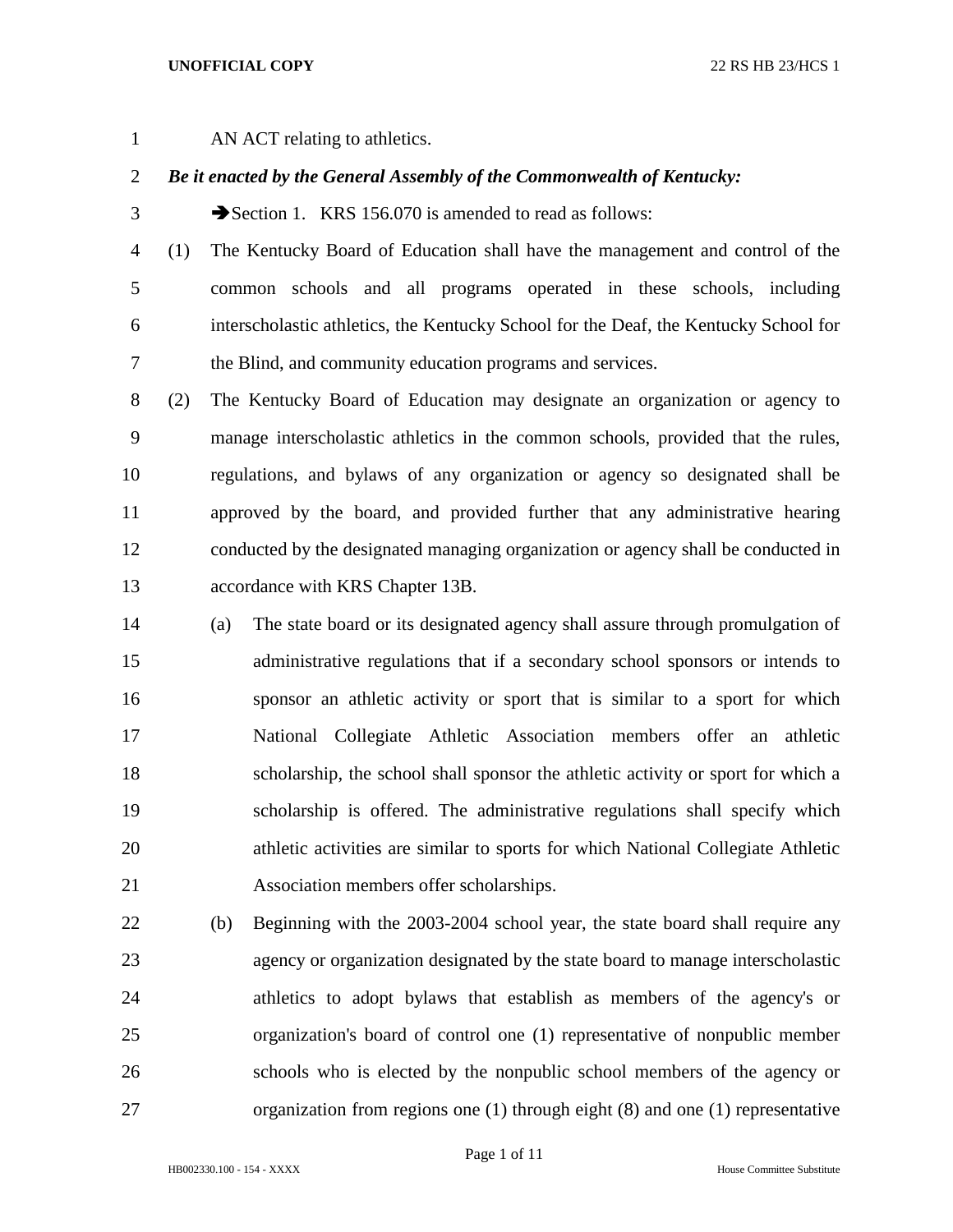of nonpublic member schools who is elected by the nonpublic member schools of the agency or organization from regions nine (9) through sixteen (16). The nonpublic school representatives on the board of control shall not be from classification A1 or D1 schools. Following initial election of these nonpublic school representatives to the agency's or organization's board of control, terms of the nonpublic school representatives shall be staggered so that only one (1) nonpublic school member is elected in each even-numbered year.

 (c) The state board or any agency designated by the state board to manage interscholastic athletics shall not promulgate rules, administrative regulations, or bylaws that prohibit pupils in grades seven (7) to eight (8) from participating in any high school sports except for high school varsity soccer and football, or from participating on more than one (1) school-sponsored team at the same time in the same sport. The Kentucky Board of Education, or an agency designated by the board to manage interscholastic athletics, may promulgate administrative regulations restricting, limiting, or prohibiting participation in high school varsity soccer and football for students who have not successfully completed the eighth grade.

 (d) 1. The state board or any agency designated by the state board to manage interscholastic athletics shall allow a member school's team or students to play against students of a non-member at-home private school, or a 22 team of students from non-member at-home private schools, if the non- member at-home private schools and students comply with this 24 subsection.

- 2. A non-member at-home private school's team and students shall comply with the rules for student athletes, including rules concerning:
- a. Age;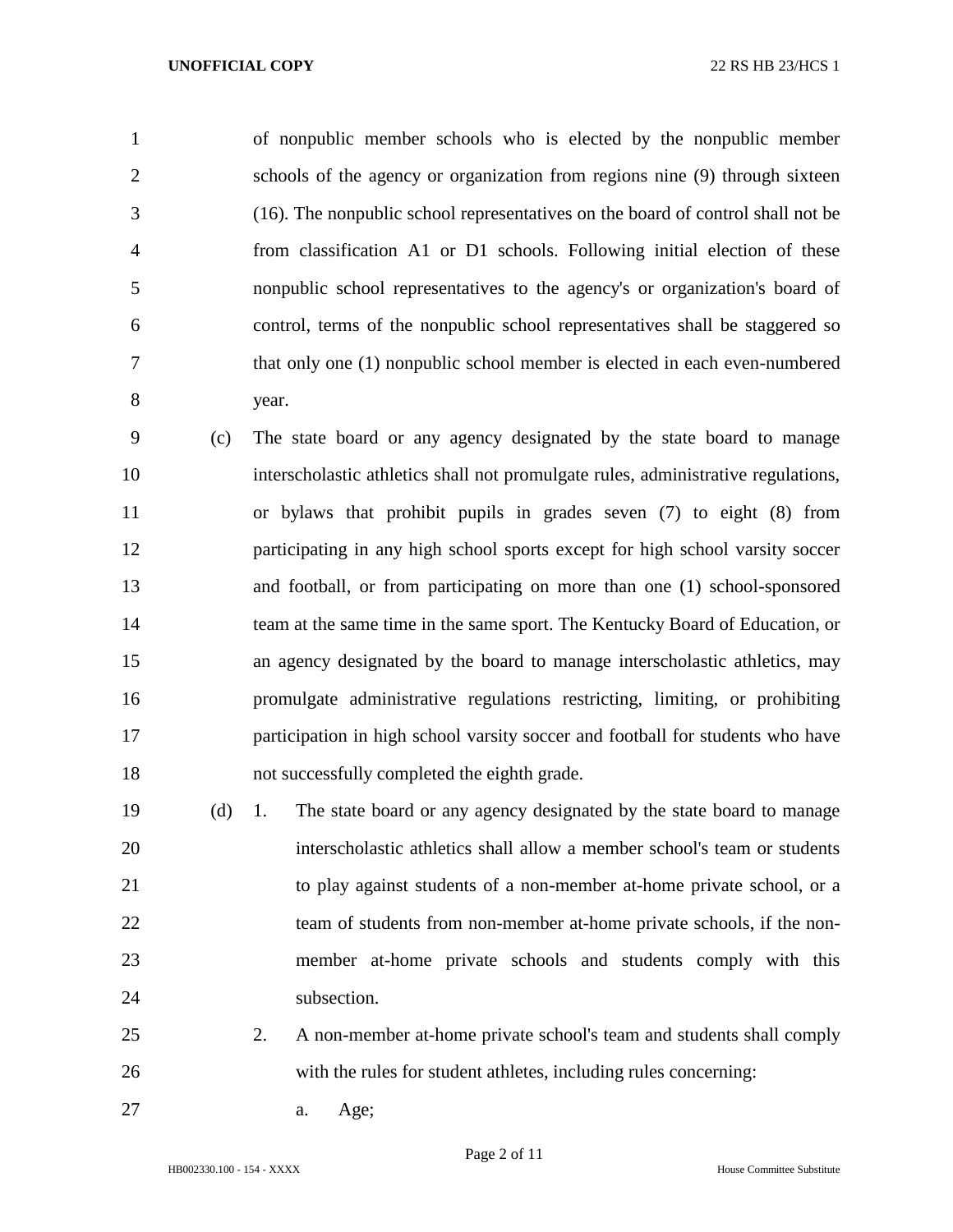| $\mathbf{1}$   |     | $\mathbf b$ .<br>School semesters;                                              |
|----------------|-----|---------------------------------------------------------------------------------|
| $\overline{2}$ |     | Scholarships;<br>c.                                                             |
| 3              |     | Physical exams;<br>d.                                                           |
| 4              |     | Foreign student eligibility; and<br>e.                                          |
| 5              |     | f.<br>Amateurs.                                                                 |
| 6              |     | A coach of a non-member at-home private school's team shall comply<br>3.        |
| 7              |     | with the rules concerning certification of member school coaches as             |
| 8              |     | required by the state board or any agency designated by the state board         |
| 9              |     | to manage interscholastic athletics.                                            |
| 10             |     | This subsection shall not allow a non-member at-home private school's<br>4.     |
| 11             |     | team to participate in a sanctioned:                                            |
| 12             |     | Conference;<br>a.                                                               |
| 13             |     | Conference tournament;<br>b.                                                    |
| 14             |     | District tournament;<br>c.                                                      |
| 15             |     | Regional tournament; or<br>d.                                                   |
| 16             |     | State tournament or event.<br>e.                                                |
| 17             |     | 5.<br>This subsection does not allow eligibility for a recognition, award, or   |
| 18             |     | championship sponsored by the state board or any agency designated by           |
| 19             |     | the state board to manage interscholastic athletics.                            |
| 20             |     | A non-member at-home private school's team or students may<br>6.                |
| 21             |     | participate in interscholastic athletics permitted, offered, or sponsored by    |
| 22             |     | the state board or any agency designated by the state board to manage           |
| 23             |     | interscholastic athletics.                                                      |
| 24             | (e) | Every local board of education shall require an annual medical examination      |
| 25             |     | performed and signed by a physician, physician assistant, advanced practice     |
| 26             |     | registered nurse, or chiropractor, if performed within the professional's scope |
| 27             |     | of practice, for each student seeking eligibility to participate in any school  |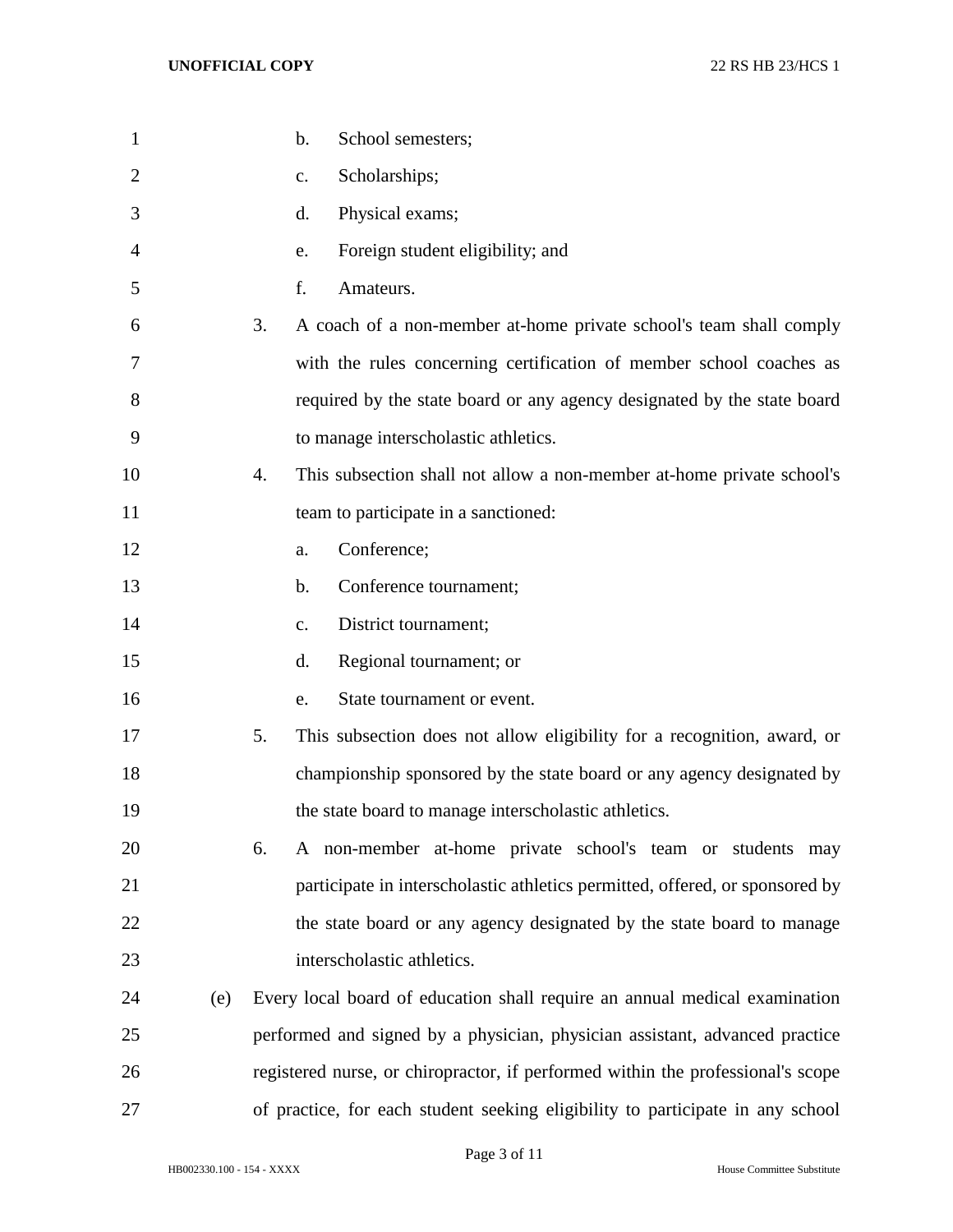| $\mathbf{1}$   |     | athletic activity or sport. The Kentucky Board of Education or any               |
|----------------|-----|----------------------------------------------------------------------------------|
| $\overline{2}$ |     | organization or agency designated by the state board to manage interscholastic   |
| 3              |     | athletics shall not promulgate administrative regulations or adopt any policies  |
| 4              |     | or bylaws that are contrary to the provisions of this paragraph.                 |
| 5              | (f) | Any student who turns nineteen (19) years of age prior to August 1 shall not     |
| 6              |     | be eligible for high school athletics in Kentucky. Any student who turns         |
| 7              |     | nineteen (19) years of age on or after August 1 shall remain eligible for that   |
| 8              |     | school year only. An exception to the provisions of this paragraph shall be      |
| 9              |     | made, and the student shall be eligible for high school athletics in Kentucky if |
| 10             |     | the student:                                                                     |
| 11             |     | Qualified for exceptional children services and had an individual<br>1.          |
| 12             |     | education program developed by an admissions and release committee               |
| 13             |     | (ARC) while the student was enrolled in the primary school program;              |
| 14             |     | 2.<br>Was retained in the primary school program because of an ARC               |
| 15             |     | committee recommendation; and                                                    |
| 16             |     | Has not completed four $(4)$ consecutive years or eight $(8)$ consecutive<br>3.  |
| 17             |     | semesters of eligibility following initial promotion from grade eight (8)        |
| 18             |     | to grade nine $(9)$ .                                                            |
| 19             | (g) | The state board or any agency designated by the state board to manage            |
| 20             |     | interscholastic athletics shall promulgate administrative regulations or         |
| 21             |     | bylaws that provide that:                                                        |
| 22             |     | A member school shall designate all athletic teams, activities, and<br>I.        |
| 23             |     | sports for students in grades six $(6)$ through twelve $(12)$ as one $(1)$ of    |
| 24             |     | the following categories:                                                        |
| 25             |     | $"Boys"$ ;<br>а.                                                                 |
| 26             |     | <u>"Coed"; or</u><br>$\bm{b}$ .                                                  |
| 27             |     | $"Girls"$ ;<br>$\mathcal{C}$ .                                                   |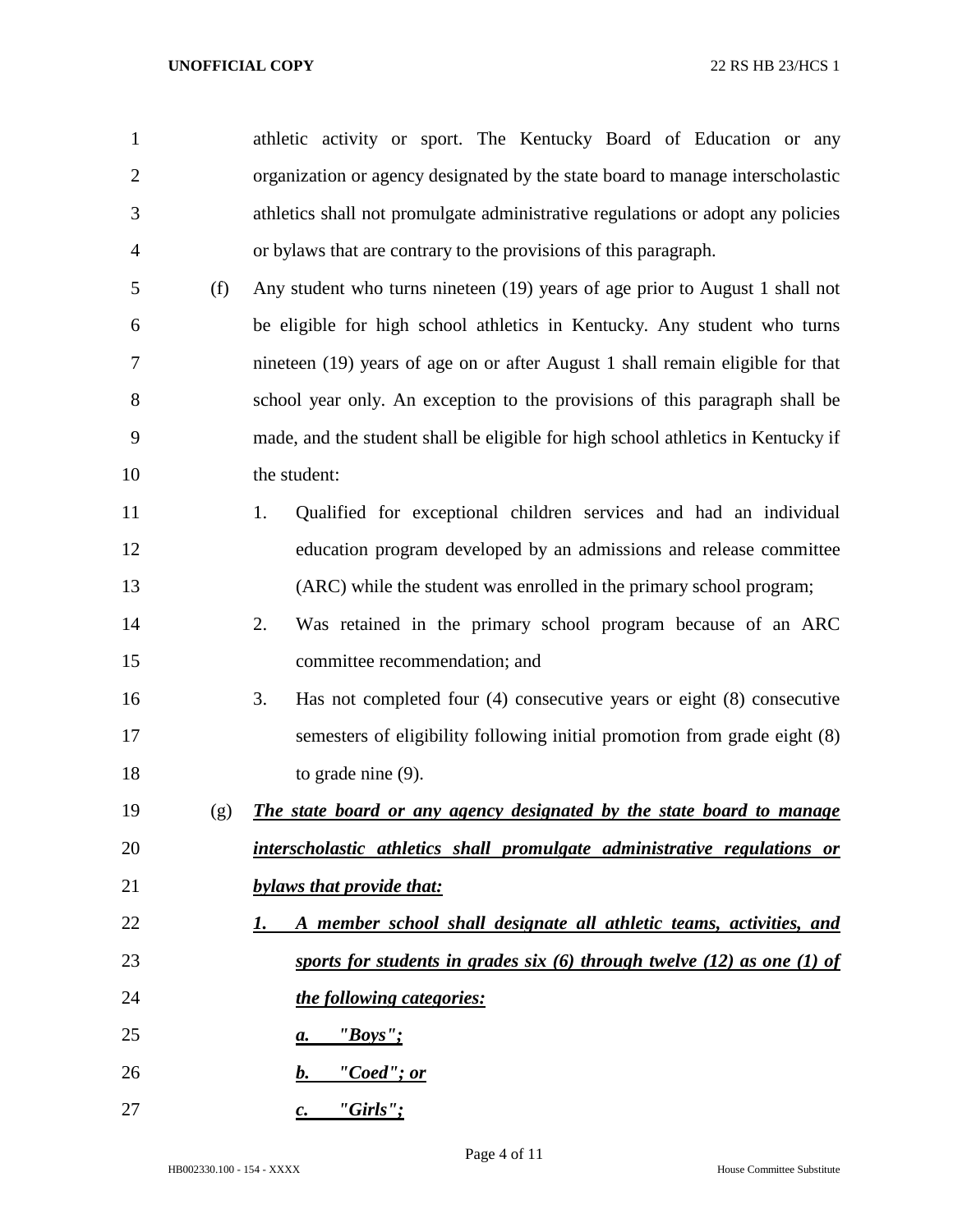| 1              |     | 2. | The sex of a student for the purpose of determining eligibility to              |
|----------------|-----|----|---------------------------------------------------------------------------------|
| $\overline{2}$ |     |    | participate in an athletic activity or sport or to use an athletic facility     |
| 3              |     |    | <u>designated for the exclusive use of a single sex shall be determined by:</u> |
| 4              |     |    | A student's biological sex as indicated on the student's original,<br>a.        |
| 5              |     |    | unedited birth certificate issued at the time of birth; or                      |
| 6              |     |    | $\bm{b}$ .<br>An affidavit signed and sworn to by the physician, physician      |
| 7              |     |    | assistant, advanced practice registered nurse, or chiropractor                  |
| 8              |     |    | that conducted the annual medical examination required by                       |
| 9              |     |    | paragraph (e) of this subsection under penalty of perjury                       |
| 10             |     |    | establishing the student's biological sex at the time of birth;                 |
| 11             |     | 3. | An athletic activity or sport designated as "girls" shall not be<br>a.          |
| 12             |     |    | open to members of the male sex.                                                |
| 13             |     |    | $\bm{b}$ .<br><u>Nothing in this section shall be construed to restrict the</u> |
| 14             |     |    | eligibility of any student to participate in an athletic activity or            |
| 15             |     |    | sport designated as "boys" or "coed"; and                                       |
| 16             |     | 4. | <u>Neither the state board, nor any agency designated by the state board</u>    |
| 17             |     |    | to manage interscholastic athletics, nor any school district, nor any           |
| 18             |     |    | member school shall entertain a complaint, open an investigation, or            |
| 19             |     |    | take any other adverse action against a school for maintaining                  |
| 20             |     |    | separate interscholastic or intramural athletic teams, activities, or           |
| 21             |     |    | sports for students of the female sex.                                          |
| 22             | (h) | 1. | The state board or any agency designated by the state board to manage           |
| 23             |     |    | interscholastic athletics shall promulgate administrative regulations that      |
| 24             |     |    | permit a school district to employ or assign nonteaching or noncertified        |
| 25             |     |    | personnel or personnel without postsecondary education credit hours to          |
| 26             |     |    | serve in a coaching position. The administrative regulations shall give         |
| 27             |     |    | preference to the hiring or assignment of certified personnel in coaching       |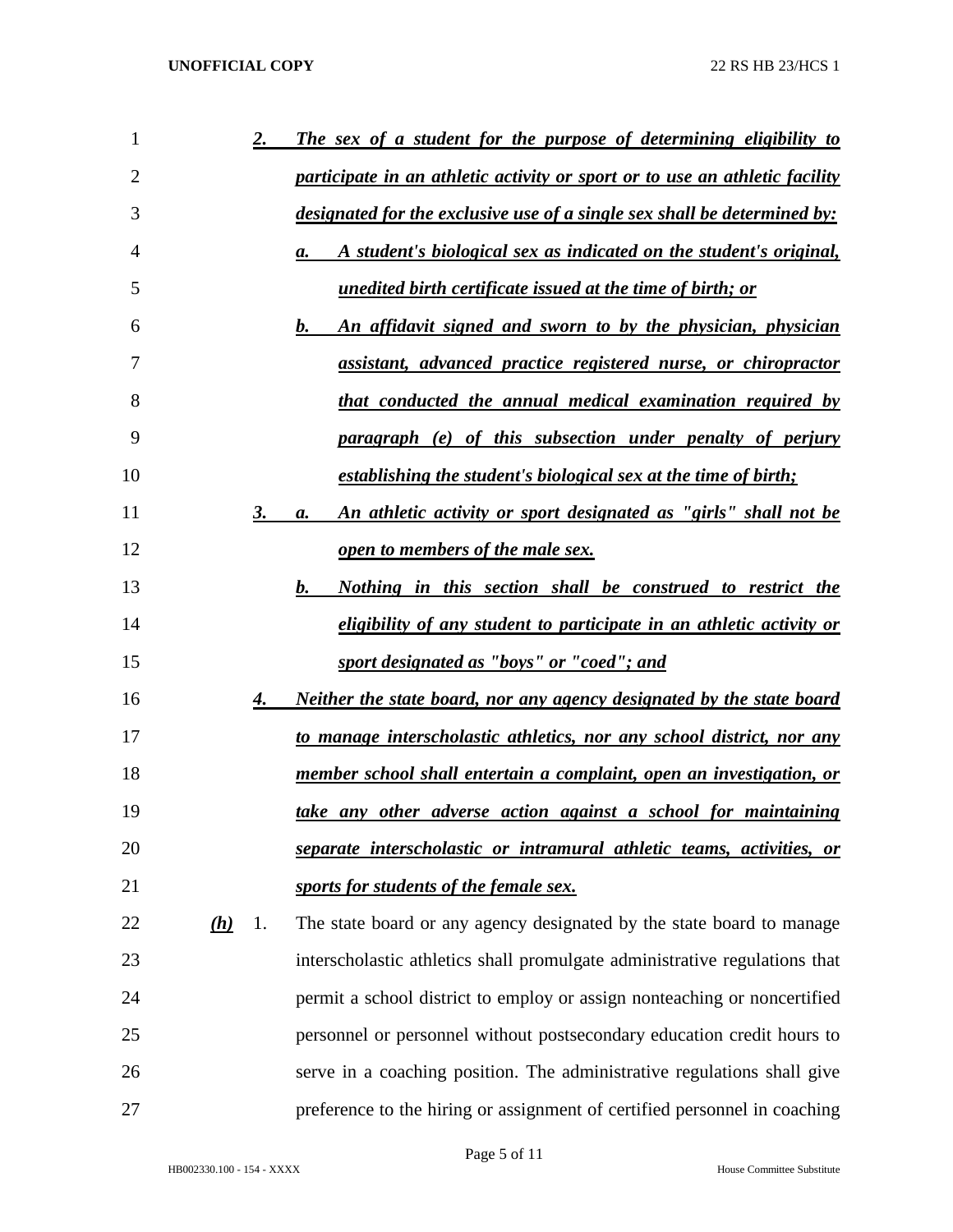| positions. |
|------------|
|            |

- 2. A person employed in a coaching position shall be a high school graduate and at least twenty-one (21) years of age and shall submit to a criminal background check in accordance with KRS 160.380.
- 3. The administrative regulations shall specify post-hire requirements for persons employed in coaching positions.
- 4. The regulations shall permit a predetermined number of hours of professional development training approved by the state board or its designated agency to be used in lieu of postsecondary education credit 10 hour requirements.
- 5. A local school board may specify post-hire requirements for personnel employed in coaching positions in addition to those specified in subparagraph 3. of this paragraph.
- (h) Any student who transfers enrollment from a district of residence to a nonresident district under KRS 157.350(4)(b) shall be ineligible to participate in interscholastic athletics for one (1) calendar year from the date of the 17 transfer.
- (3) (a) The Kentucky Board of Education is hereby authorized to lease from the State Property and Buildings Commission, or others, whether public or private, any lands, buildings, structures, installations, and facilities suitable for use in establishing and furthering television and related facilities as an aid or supplement to classroom instruction, throughout the Commonwealth, and for incidental use in any other proper public functions. The lease may be for any initial term commencing with the date of the lease and ending with the next ensuing June 30, which is the close of the then-current fiscal biennium of the Commonwealth, with exclusive options in favor of the board to renew the same for successive ensuing bienniums, July 1 in each even year to June 30 in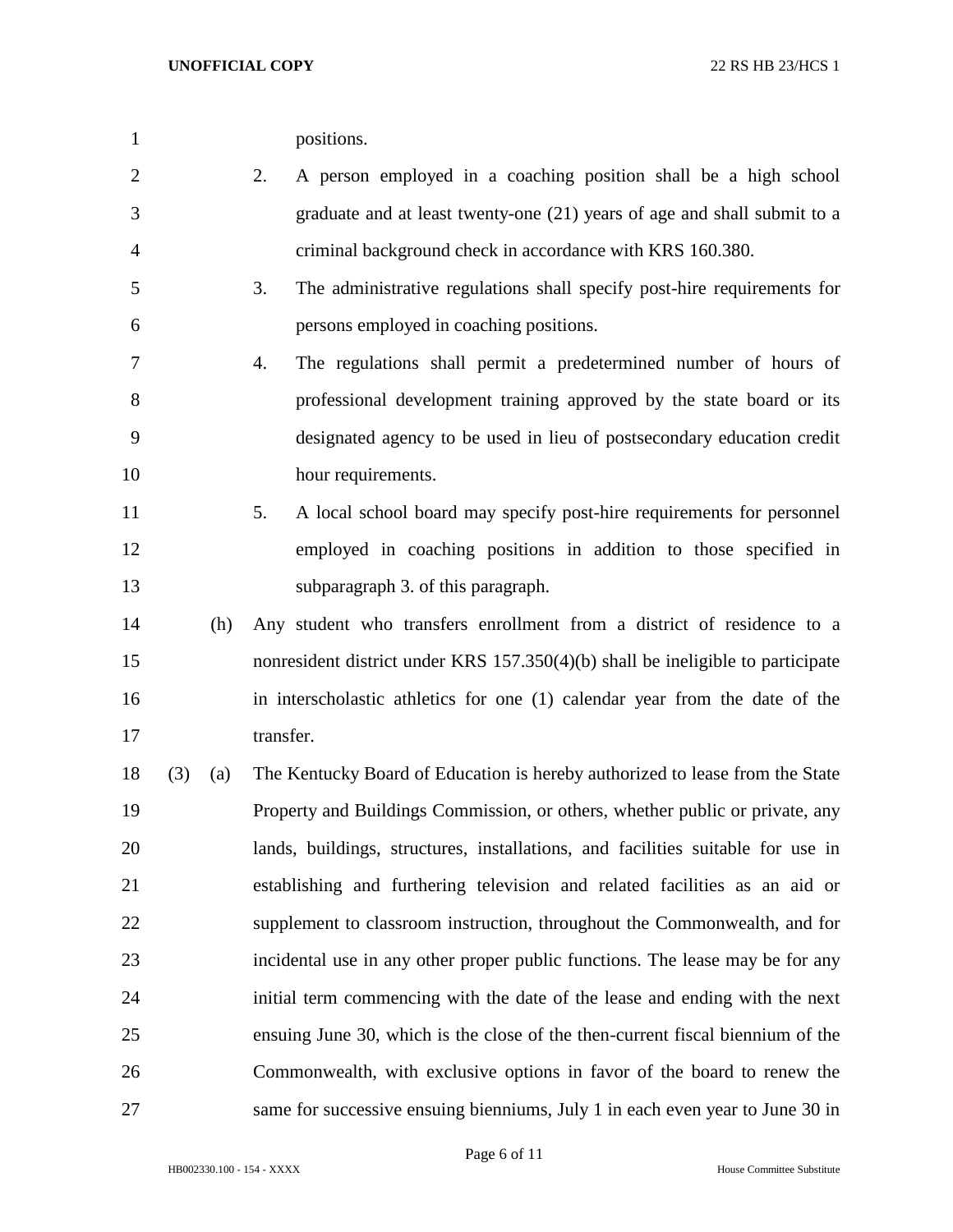the next ensuing even year; and the rentals may be fixed at the sums in each biennium, if renewed, sufficient to enable the State Property and Buildings Commission to pay therefrom the maturing principal of and interest on, and provide reserves for, any revenue bonds which the State Property and Buildings Commission may determine to be necessary and sufficient, in agreement with the board, to provide the cost of acquiring the television and related facilities, with appurtenances, and costs as may be incident to the issuance of the bonds.

 (b) Each option of the Kentucky Board of Education to renew the lease for a succeeding biennial term may be exercised at any time after the adjournment of the session of the General Assembly at which appropriations shall have 12 been made for the operation of the state government for such succeeding biennial term, by notifying the State Property and Buildings Commission in writing, signed by the chief state school officer, and delivered to the secretary of the Finance and Administration Cabinet as a member of the commission. The option shall be deemed automatically exercised, and the lease automatically renewed for the succeeding biennium, effective on the first day thereof, unless a written notice of the board's election not to renew shall have been delivered in the office of the secretary of the Finance and Administration Cabinet before the close of business on the last working day in April immediately preceding the beginning of the succeeding biennium.

 (c) The Kentucky Board of Education shall not itself operate leased television facilities, or undertake the preparation of the educational presentations or films to be transmitted thereby, but may enter into one (1) or more contracts to provide therefor, with any public agency and instrumentality of the Commonwealth having, or able to provide, a staff with proper technical qualifications, upon which agency and instrumentality the board, through the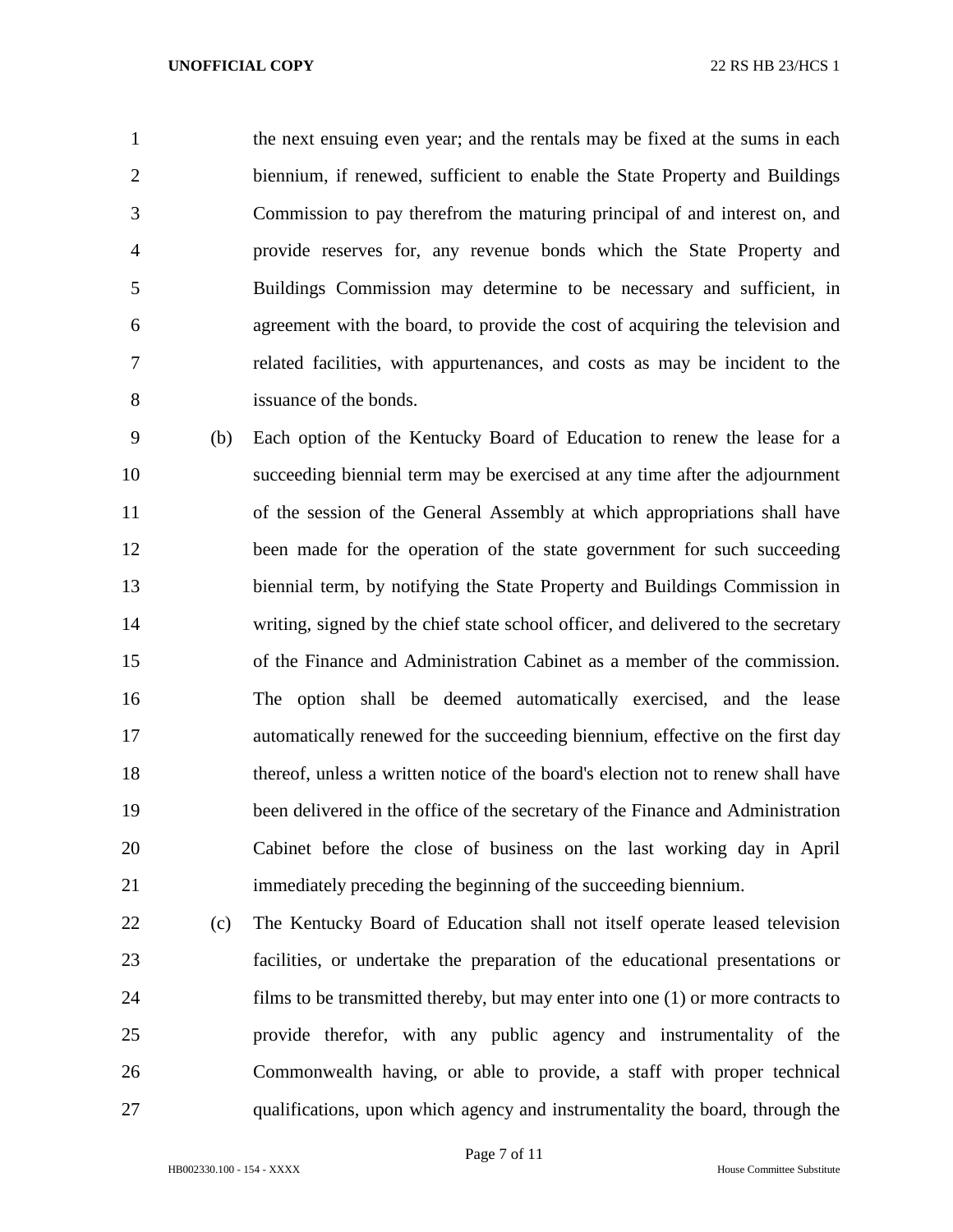chief state school officer and the Department of Education, is represented in such manner as to coordinate matters of curriculum with the curricula prescribed for the public schools of the Commonwealth. Any contract for the operation of the leased television or related facilities may permit limited and special uses of the television or related facilities for other programs in the public interest, subject to the reasonable terms and conditions as the board and the operating agency and instrumentality may agree upon; but any contract shall affirmatively forbid the use of the television or related facilities, at any time or in any manner, in the dissemination of political propaganda or in furtherance of the interest of any political party or candidate for public office, or for commercial advertising. No lease between the board and the State Property and Buildings Commission shall bind the board to pay rentals for more than one (1) fiscal biennium at a time, subject to the aforesaid renewal options. The board may receive and may apply to rental payments under any lease and to the cost of providing for the operation of the television or related facilities not only appropriations which may be made to it from state funds, from time to time, but also contributions, gifts, matching funds, devises, and bequests from any source, whether federal or state, and whether public or private, so long as the same are not conditioned upon any improper use of the television or related facilities in a manner inconsistent with the provisions of 21 this subsection.

 (4) The state board may, on the recommendation and with the advice of the chief state school officer, prescribe, print, publish, and distribute at public expense such administrative regulations, courses of study, curriculums, bulletins, programs, outlines, reports, and placards as each deems necessary for the efficient management, control, and operation of the schools and programs under its jurisdiction. All administrative regulations published or distributed by the board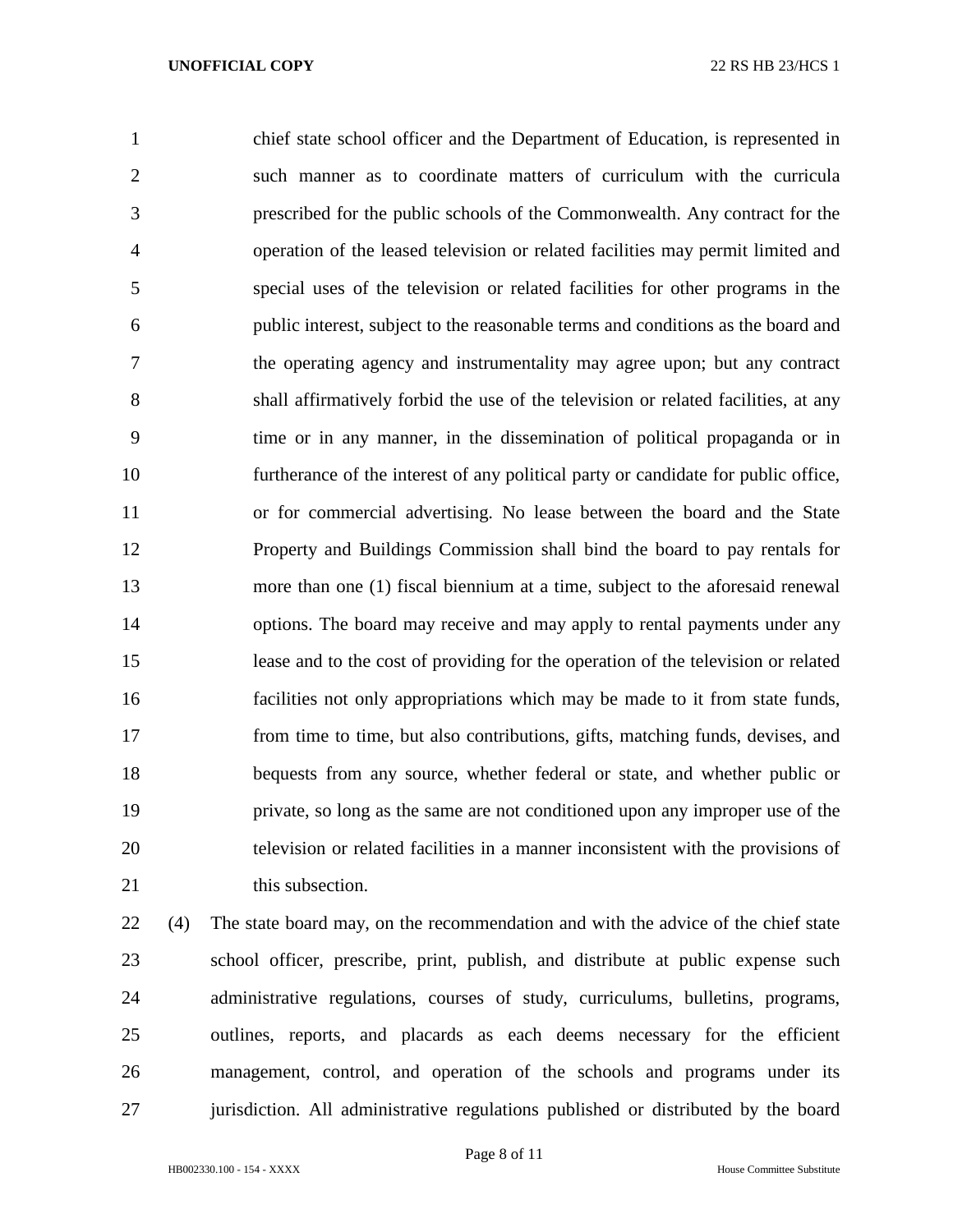| $\mathbf{1}$   | shall be enclosed in a booklet or binder on which the words "informational copy"          |
|----------------|-------------------------------------------------------------------------------------------|
| $\overline{2}$ | shall be clearly stamped or printed.                                                      |
| 3              | (5)<br>Upon the recommendation of the chief state school officer or his or her designee,  |
| $\overline{4}$ | the state board shall establish policy or act on all matters relating to programs,        |
| 5              | services, publications, capital construction and facility renovation, equipment,          |
| 6              | litigation, contracts, budgets, and all other matters which are the administrative        |
| 7              | responsibility of the Department of Education.                                            |
| 8              | SECTION 2. A NEW SECTION OF KRS CHAPTER 158 IS CREATED TO                                 |
| 9              | <b>READ AS FOLLOWS:</b>                                                                   |
| 10             | Any student who is:<br>(1)                                                                |
| 11             | Deprived of an athletic opportunity or suffers any direct or indirect harm;<br>(a)        |
| 12             | $\mathbf{\underline{\mathit{or}}}$                                                        |
| 13             | Subject to retaliation or other adverse action by a school, the state board, or<br>(b)    |
| 14             | agency designated by the state board to manage interscholastic athletics;                 |
| 15             | as a result of a violation of an administrative regulation or bylaw promulgated in        |
| 16             | <u>accordance with subsection (2)(g) of Section 1 of this Act shall have a private</u>    |
| 17             | cause of action for injunctive relief, monetary damages in an amount no less              |
| 18             | than five thousand dollars (\$5,000) per violation, and any other relief available        |
| 19             | under law against the school in violation.                                                |
| 20             | A civil action under this section must be initiated within two (2) years after the<br>(2) |
| 21             | <u>date the harm occurred.</u>                                                            |
| 22             | (3)<br>For the purposes of this section, monetary damages shall include any               |
| 23             | psychological, emotional, and physical harm suffered, reasonable attorney's fees          |
| 24             | and costs, and any other appropriate relief.                                              |
| 25             | SECTION 3. A NEW SECTION OF KRS CHAPTER 164 IS CREATED TO                                 |
| 26             | <b>READ AS FOLLOWS:</b>                                                                   |
| 27             | A public postsecondary education institution or private postsecondary<br>(I)<br>(a)       |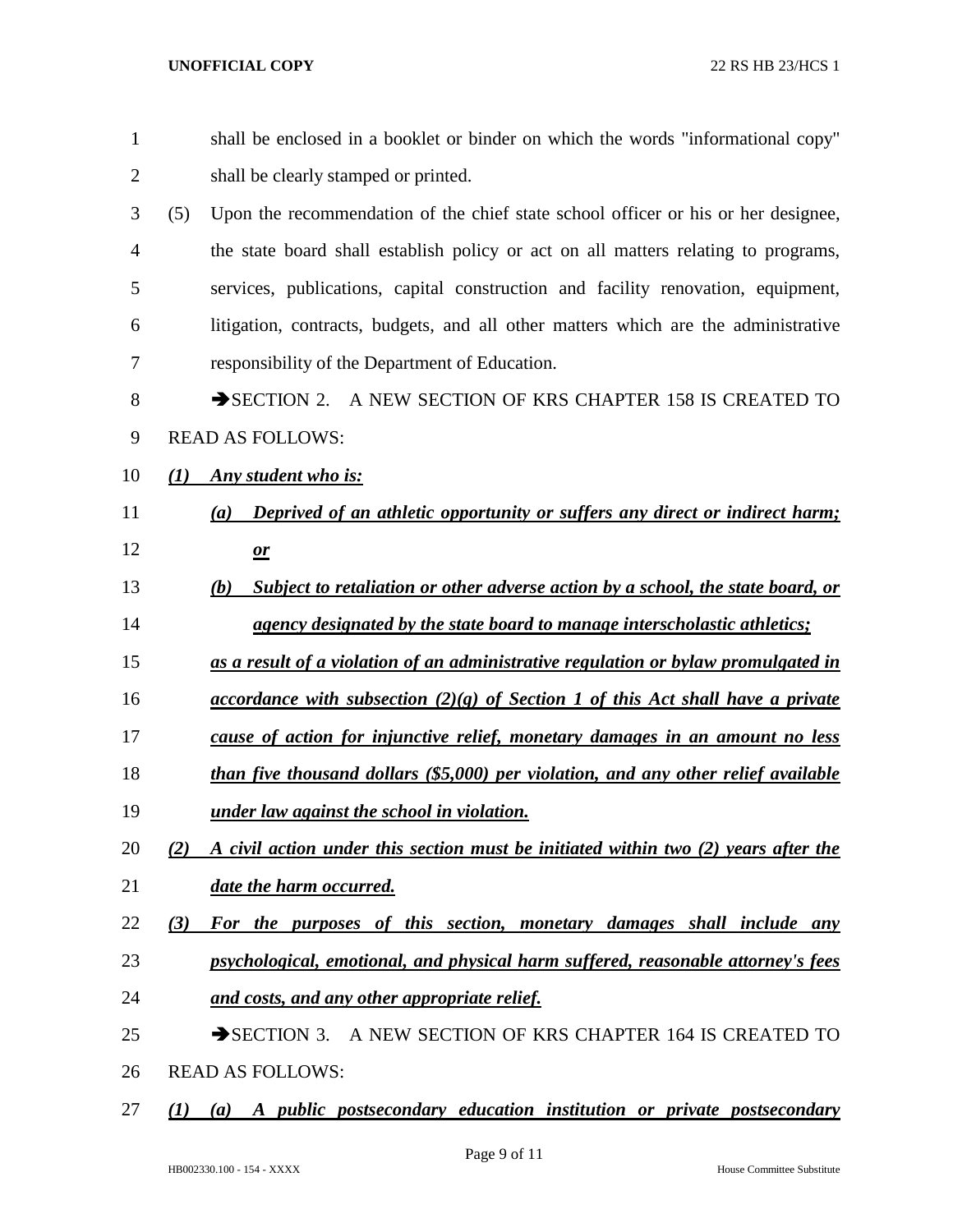| $\mathbf{1}$   | education institution that is a member of a national intercollegiate athletic               |
|----------------|---------------------------------------------------------------------------------------------|
| $\overline{2}$ | association shall designate all intercollegiate and intramural athletic teams,              |
| 3              | activities, sports, and events that are sponsored or authorized by the                      |
| 4              | <i>institution as one (1) of the following categories:</i>                                  |
| 5              | $"Mens"$ ;<br>1.                                                                            |
| 6              | "Coed"; or                                                                                  |
| 7              | 2.<br>"Womens."                                                                             |
| 8              | (b)<br>A public postsecondary education institution or private postsecondary<br>1.          |
| 9              | <u>education institution that is a member of a national intercollegiate</u>                 |
| 10             | athletic association shall prohibit a member of the male sex from                           |
| 11             | <u>competing in any intercollegiate or intramural athletic team, activity,</u>              |
| 12             | sport, or event designated as "womens."                                                     |
| 13             | 2.<br><u>Nothing in this section shall be construed to restrict the eligibility of</u>      |
| 14             | any student to participate in an athletic activity or sport designated as                   |
| 15             | "mens" or "coed."                                                                           |
| 16             | (2)<br>The sex of a student for the purpose of determining eligibility to participate in an |
| 17             | athletic activity or sport or to use an athletic facility designated for the exclusive      |
| 18             | <u>use of a single sex shall be determined by:</u>                                          |
| 19             | A student's biological sex as indicated on the student's original, unedited<br>(a)          |
| 20             | birth certificate issued at the time of birth; or                                           |
| 21             | An affidavit signed and sworn to by a physician, physician assistant,<br>(b)                |
| 22             | advanced practice registered nurse, or chiropractor under penalty of perjury                |
| 23             | <u>establishing the student's biological sex at the time of birth.</u>                      |
| 24             | (3)<br>A government entity, licensing or accrediting organization, or athletic association  |
| 25             | or organization shall not entertain a complaint, open an investigation, or take             |
| 26             | any other adverse action against a postsecondary education institution for                  |
| 27             | maintaining a separate interscholastic or intramural athletic team, activity, sport,        |